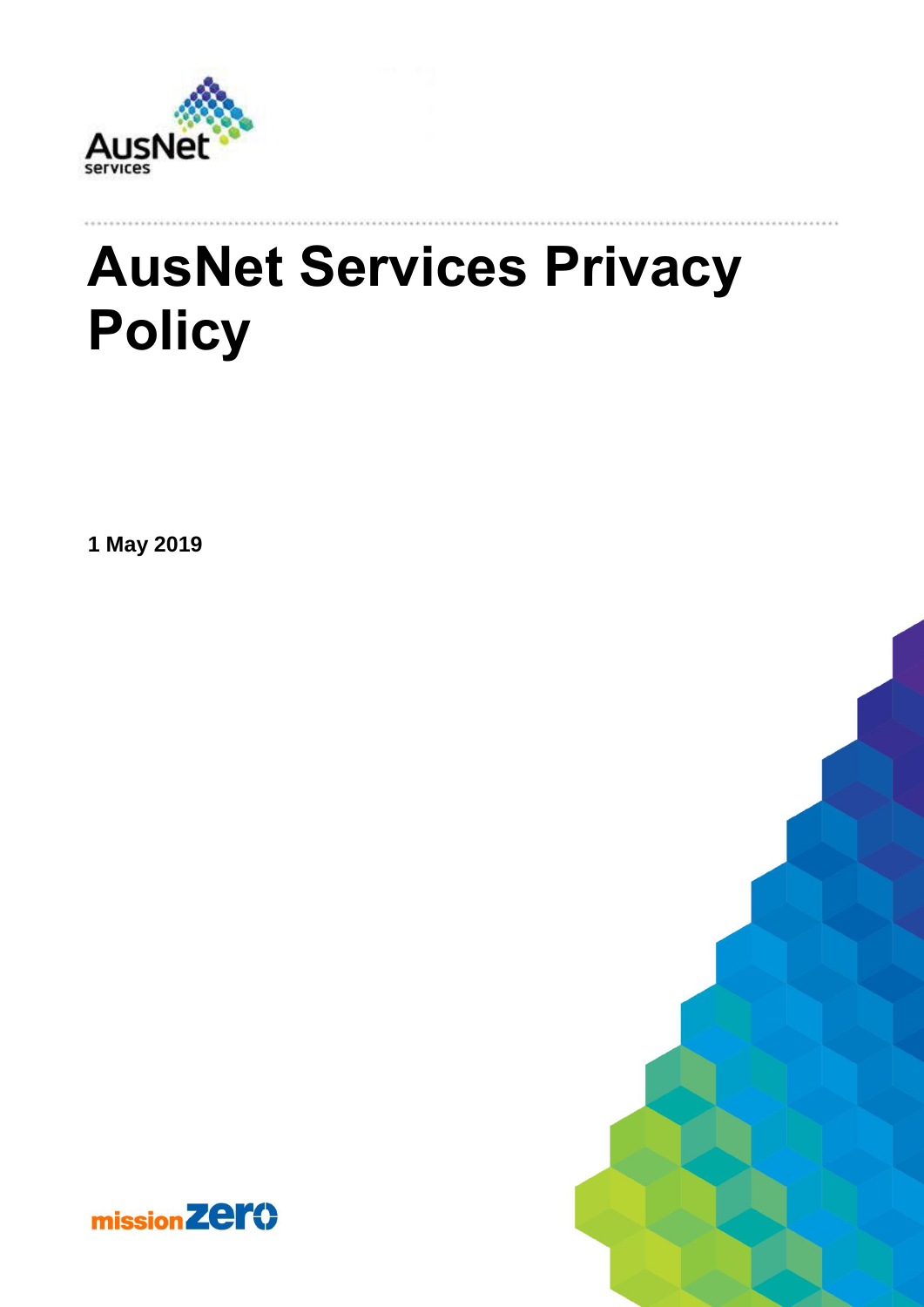# **1 INTRODUCTION**

8This Privacy Policy:

- (a) subject to paragraph (b), applies to all companies in the AusNet Services group (**AusNet Services**, **we**, **us**, **our**), including AusNet Services Ltd ABN 45 603 317 559, AusNet Services (Distribution) Pty Ltd ABN 37 108 788 245, AusNet Services (Transmission) Pty Ltd ABN 48 116 124 362, AusNet Transmission Group Pty Ltd ABN 78 079 798 173, AusNet Gas Services Pty Ltd ABN 43 086 015 036, AusNet Electricity Services Pty Ltd ABN 91 064 651 118, and AusNet Asset Services Pty Ltd ABN 27 075 826 881;
- (b) does *not* apply to Mondo Power Pty Ltd ABN 73 097 962 395, which is part of the AusNet Services group but has a separate privacy policy (available at [www.mondo.com.au\)](http://www.mondo.com.au/);
- (c) explains how AusNet Services collects, holds, uses and discloses personal information and complies with the requirements of the *Privacy Act 1988* (Cth) (**Privacy Act**); and
- (d) applies in respect of all personal information collected by AusNet Services, including the personal information of customers and suppliers, *other than* the personal information of individual employees and contractors (together, **Personnel**) which is covered by a separate personnel information handling policy. Personnel should liaise with their HR contact to obtain a copy of this policy.

We may update this Privacy Policy from time to time. The most current version will be posted on the AusNet Services website [\(https://ausnetservices.com.au/en/Misc-Pages/Privacy\)](https://ausnetservices.com.au/en/Misc-Pages/Privacy) and will be effective from the date of posting.

# **2 PERSONAL INFORMATION WE COLLECT**

The types of personal information we collect about you depends on the circumstances in which that information is collected. The kinds of personal information we collect and hold includes:

- (a) for our **customers**:
	- (i) as the account holder, your name and contact details (e.g. postal address, telephone number and email address);
	- (ii) the site address to which we supply products or services;
	- (iii) billing information and metering data; and
	- (iv) other information relevant to the provision of services by us to your premises;
- (b) for our **suppliers and service providers**, your name and contact details as someone who works for the supplier or service provider we deal with;
- (c) for **prospective Personnel** seeking employment or engagement with AusNet Services, your name and contact information, your curriculum vitae, and other information about your suitability for employment with or engagement by us; and
- (d) for **other individuals** who are not AusNet Services customers:
	- (i) your name and contact telephone number (where you are requesting a service or quote, or reporting a fault, outage or other incident); or
	- (ii) your address, metering data and billing information (where you are requesting a service or quote, or this information is necessary to enable us to meet our contractual obligations to a third party).

## **3 HOW WE COLLECT PERSONAL INFORMATION**

#### **3.1 Personal information generally**

AusNet Services collects personal information about you where it is reasonably necessary for us to perform one or more of our functions or activities as a diversified energy business.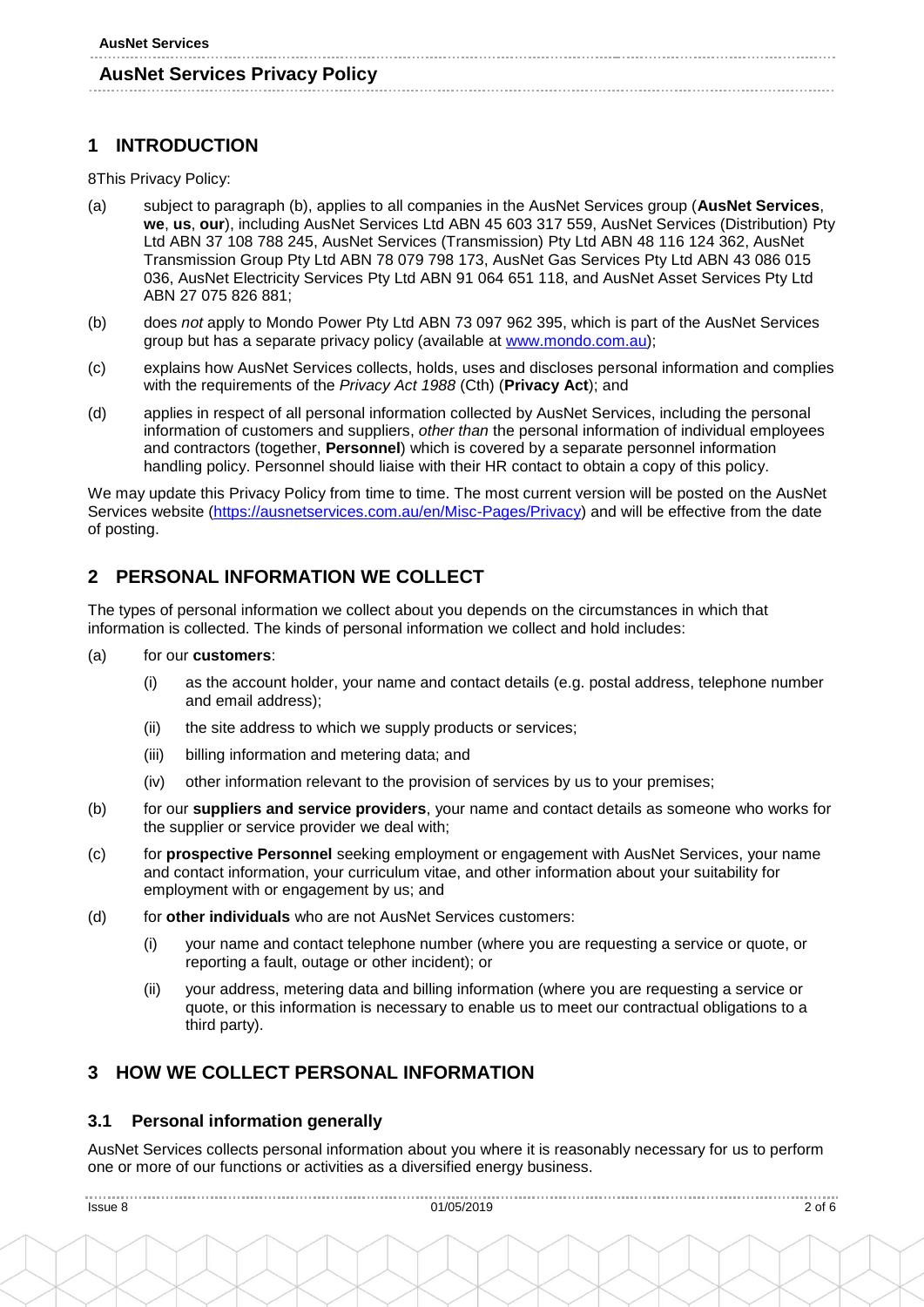| <b>AusNet Services</b>                |
|---------------------------------------|
|                                       |
| <b>AusNet Services Privacy Policy</b> |

We endeavour to collect your personal information from you. There are however, circumstances in which we collect personal information from a third party, such as an energy retailer. Where we collect personal information from a third party, we will handle that information in accordance with this Privacy Policy.

## **3.2 Sensitive information**

We will only collect sensitive information about you where we have obtained your consent to do so or we are required or authorised by law to do so, such as when we are required to record that someone at your address requires equipment for life support.

In providing any consents to the collection or handling of personal information (including sensitive information), you consent to us collecting, holding, using and disclosing the information you provide in accordance with the terms of those consents and this Privacy Policy.

## **3.3 If personal information is not provided**

If you do not provide us with your personal information when requested, this may limit the assistance we are able to provide to you. For example, we may not be able to provide the product or service you may have requested, or we may not be able to handle enquiries or claims in connection with those products or services, or process your job application. For energy customers, this may also mean your retailer cannot supply you with electricity or gas.

## **4 HOW WE USE AND DISCLOSE PERSONAL INFORMATION**

## **4.1 Purposes of collection, holding, use and disclosure of personal information generally**

Personal information we collect may be held, used and disclosed for the following purposes:

- (a) for the purposes of:
	- (i) operating, maintaining, managing, planning and developing our energy networks;
	- (ii) business planning and product development;
	- (iii) performing statistical and other analysis of usage of our energy networks;
	- (iv) protecting our legal rights, investigating suspected misconduct or assisting law enforcement agencies; and/or
	- (v) enabling us to comply with our legal and regulatory obligations. For example, sometimes, we may be required to collect, use or disclose personal information by national or Victorian laws and regulations, including the National Electricity Law, the National Gas Law, or the rules and regulatory instruments made under those laws;
- (b) if you are our **customer**, for the purposes of:
	- (i) connecting or maintaining your supply of electricity and/or gas, including notifying you about interruptions, faults, outages, emergencies, or other matters relevant to your supply;
	- (ii) validating your request for access to AusNet Services' *myHomeEnergy* portal;
	- (iii) verifying your identity and validating your request for access to your metering data (or a request to authorise a third party to access your metering data);
	- (iv) installing, supplying and maintaining meters, and providing meter reading and testing services;
	- (v) identifying possible technical problems and efficiency issues, and informing you of these matters and potential solutions;
	- (vi) providing such other products or services that we may offer from time to time and providing information about their availability, features and benefits, including products or services which we offer to you in response to a government policy or regulatory initiative;
	- (vii) providing billing and account management services associated with the products or services we provide, and assisting energy retailers to bill you; and/or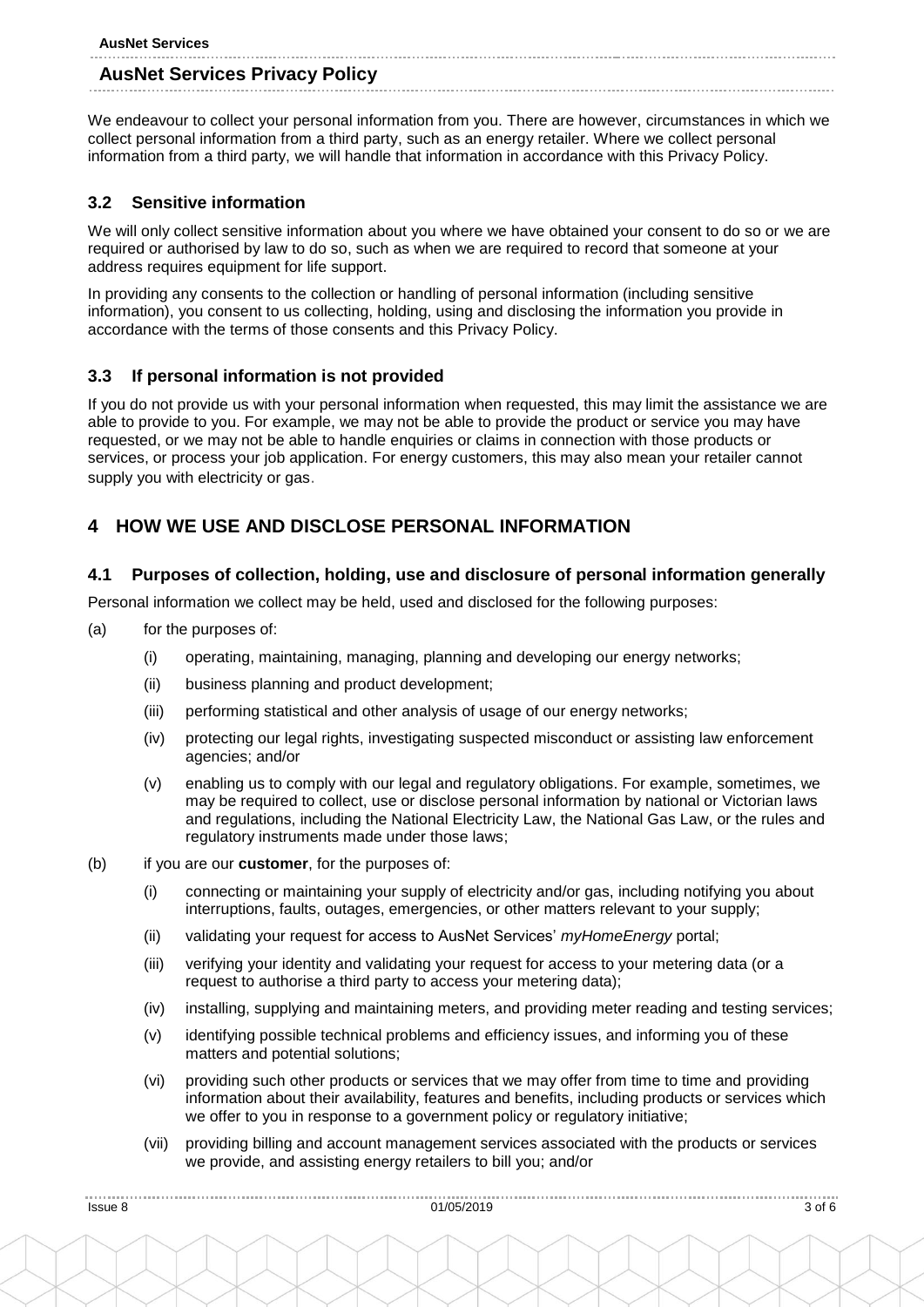#### **AusNet Services Privacy Policy**

- (viii) responding to your enquiries, or investigating or resolving a complaint you make;
- (c) if you are or you work for a **supplier or service provider**, for the purposes of acquiring goods or services from such suppliers and service providers;
- (d) if you are **prospective Personnel**, for the purposes of recruitment and selection;
- (e) if you are an **individual** who is not an AusNet Services customer, for the purposes of:
	- (i) maintaining a supply of electricity and/or gas;
	- (ii) providing a quote to provide products or services; and/or
	- (iii) fulfilling a contractual obligation we owe to a third party.

We may also use and disclose personal information we collect for other purposes that are permitted, required or authorised by applicable law, such as:

- (a) purposes which you would reasonably expect and which are related (and, in the case of sensitive information, directly related) to the primary purpose of collection of personal information; and/or
- (b) any other purposes for which you have given consent.

#### **4.2 Marketing**

We will only use or disclose your personal information for the purposes of direct marketing (e.g. in relation to products, services and benefits we may offer from time to time) where we have your consent or we are otherwise permitted by law to do so.

You are free to opt out from receiving marketing communications from AusNet Services by:

- (a) following the "opt out" process indicated in a marketing communication you have received;
- (b) contacting our Customer Support team using the details at the end of this Privacy Policy; or
- (c) following such other process that is made available for this purpose from time to time.

#### **4.3 Third party access to personal information we collect**

In order to perform activities in connection with the purposes described in this Privacy Policy, we may make personal information available to other persons or entities, or disclose it to them, including:

- (a) our suppliers and service providers, including those to whom we outsource certain of our functions (e.g. billing, customer communications or customer surveys). We authorise our suppliers and service providers to use or disclose your personal information only as necessary to provide us with supplies or perform services on our behalf, or to comply with legal requirements. We require suppliers and service providers by contract to safeguard the privacy and security of personal information they process on our behalf;
- (b) where we act as a service provider or agent for a third party, we may provide that third party with personal information we collected on their behalf;
- (c) other members of the AusNet Services group, including Mondo Power Pty Ltd;
- (d) our professional advisors, accountants, insurers, lawyers and auditors;
- (e) government, regulatory, judicial or law enforcement authorities; and
- (f) any other third parties notified to you at or around the time we collect your personal information.

You should be aware that some of the persons or entities to whom we may disclose personal information, or make personal information available, are located overseas, including organisations located in India, Malaysia, Ireland and the United States.

## **5 DE-IDENTIFIED METERING DATA**

Metering data is personal information and we handle it in accordance with the Privacy Act. We also use and disclose de-identified metering data. De-identified metering data is created by removing or obscuring all information from the metering data that links the data to an individual. De-identified metering data does not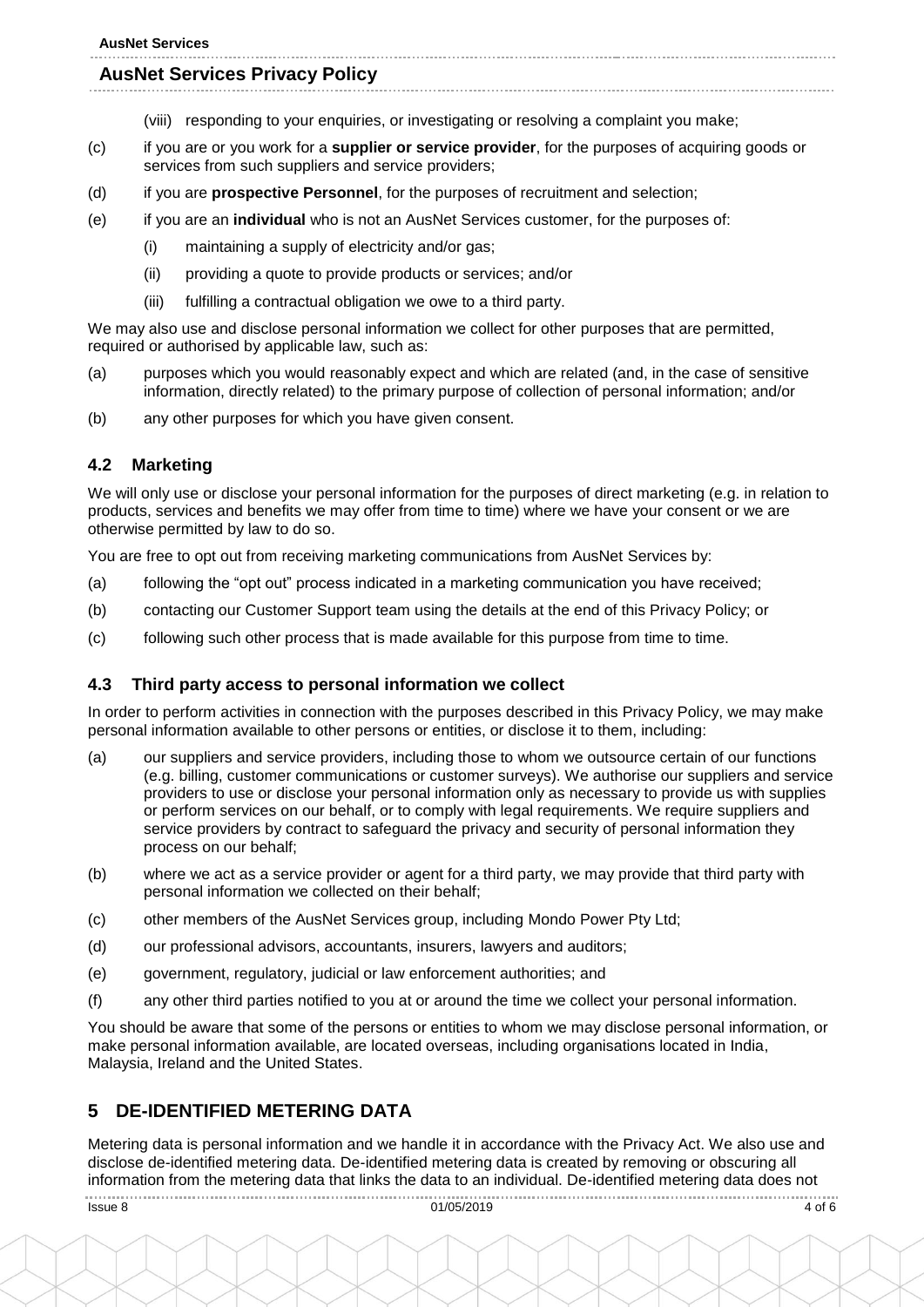contain personal information. Please see the AusNet Services Metering Data Usage FAQ on the AusNet Services website at<https://ausnetservices.com.au/en/Misc-Pages/Privacy> for more information.

# **6 HOW WE HOLD AND SECURE PERSONAL INFORMATION**

We store personal information both electronically and in paper form.

We take reasonable steps to ensure our IT systems are designed, operated and maintained in accordance with *ISO 27001: Information Security Management* and *ISO 27002 Information Technology: Security Techniques – Code of Practice for information security controls*. These standards represent international best practice for IT security.

We periodically review our information security practices to ascertain how personal information can be protected from misuse and loss, and from unauthorised access, modification and disclosure.

Unless the law requires otherwise, we take reasonable steps to destroy or permanently de-identify personal information if it is no longer required.

# **7 ACCESS AND CORRECTION**

You may request access to and correction of personal information that AusNet Services holds about you. We will consider all requests to access and correct personal information within a reasonable time. Unless there are reasons why we cannot provide you with access to your personal information (e.g. for legal reasons), our file of the personal information we hold about you will be made available to you or corrected within a reasonable time after we receive your request. You may also have additional rights under local privacy laws which by law cannot be excluded or limited (**Non-excludable Privacy Rights**). Nothing in this Privacy Policy is intended to limit or exclude any of your Non-excludable Privacy Rights.

We take reasonable steps to periodically review our information collection and storage practices to ensure that personal information we hold is accurate, up-to-date, complete and relevant. However, you should ensure that the personal information provided to us is accurate, complete and up-to-date at the time it is provided and you should notify us of any changes to or errors in your personal information. To notify us of changes to or errors in personal information that we hold about you, please contact our Customer Support team using the details at the end of this Privacy Policy and we will amend our records as appropriate.

# **8 ENQUIRIES AND COMPLAINTS**

The AusNet Services Customer Support team is the first point of contact for enquiries about privacy issues. If you wish to make an enquiry or complaint regarding privacy, you should contact our Customer Support team using the details at the end of this Privacy Policy.

We will endeavour to respond to your enquiry or complaint within 30 days.

If we fail to respond to a complaint within a reasonable time or if you are dissatisfied with our response, you may take your complaint to the Office of the Australian Information Commissioner (**OAIC**). Details of how to contact the OAIC are located at [www.oaic.gov.au.](http://www.oaic.gov.au/)

# **9 CONTACTING AUSNET SERVICES ABOUT PRIVACY MATTERS**

You may contact the AusNet Services Customer Support team on 1300 360 795 or [customersupport@ausnetservices.com.au.](mailto:customersupport@ausnetservices.com.au)

Alternatively, you may write to the AusNet Services Privacy Officer at:

The Privacy Officer AusNet Services Locked Bag 14051 Melbourne City Mail Centre 8001

[privacy@ausnetservices.com.au](mailto:privacy@AusNetServices.com.au)

Last updated: 1 May 2019.